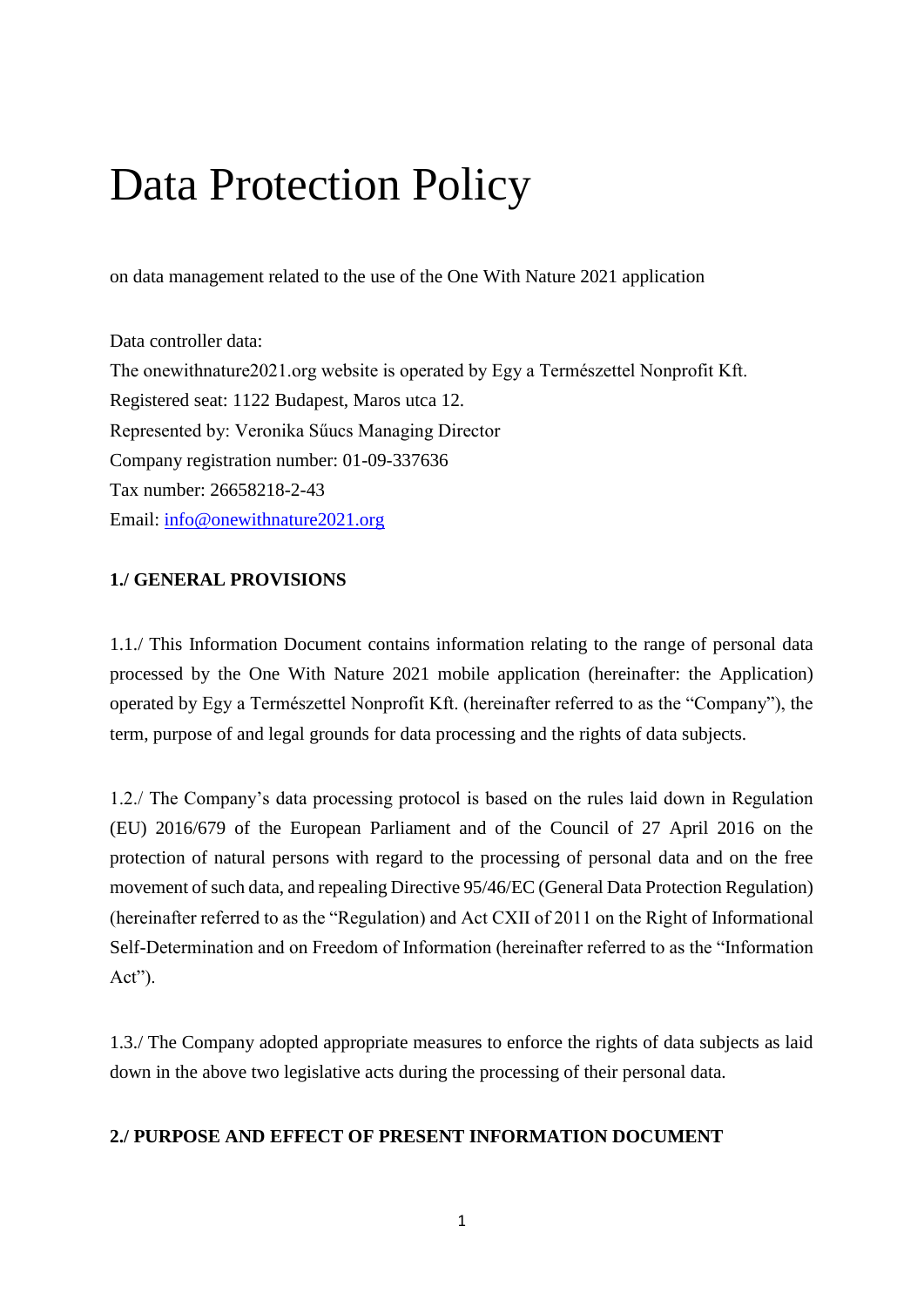2.1./ The purpose of this Information Document is to provide clear and understandable information for data subjects with respect to their personal data managed and/or processed by the Company and its data processors in connection with the Application operated by the Company, the sources of the collection thereof, the purpose of, legal grounds for and possible term of processing, the identities and contact details of controllers, their data processing activities, and the purpose of, legal grounds for and recipients of any data transfer.

2.2./ The effect of this Information Document extends to Egy a Természettel Nonprofit Kft. (hereinafter referred to as the "Controller").

#### **3./ TERMS**

Please note that based on the Regulation, the terms used in this Information Document have the following meanings:

Personal data: any information relating to an identified or identifiable natural person (hereinafter referred to as the "data subject"); an identifiable natural person is one who can be identified, directly or indirectly, in particular by reference to an identifier such as a name, an identification number, location data, an online identifier or to one or more factors specific to the physical, physiological, genetic, mental, economic, cultural or social identity of that natural person.

Processing: any operation or set of operations which is performed on personal data or on sets of personal data, whether or not by automated means, such as collection, recording, organisation, structuring, storage, adaptation or alteration, retrieval, consultation, use, disclosure by transmission, dissemination or otherwise making available, alignment or combination, restriction, erasure or destruction.

Controller: means a natural or legal person […] which, alone or jointly with others, determines the purposes and means of the processing of personal data.

Data subject: any natural person identified or identifiable, directly or indirectly, on the basis of personal data.

# **4./ POSSIBLE LEGAL GROUNDS FOR DATA PROCESSING**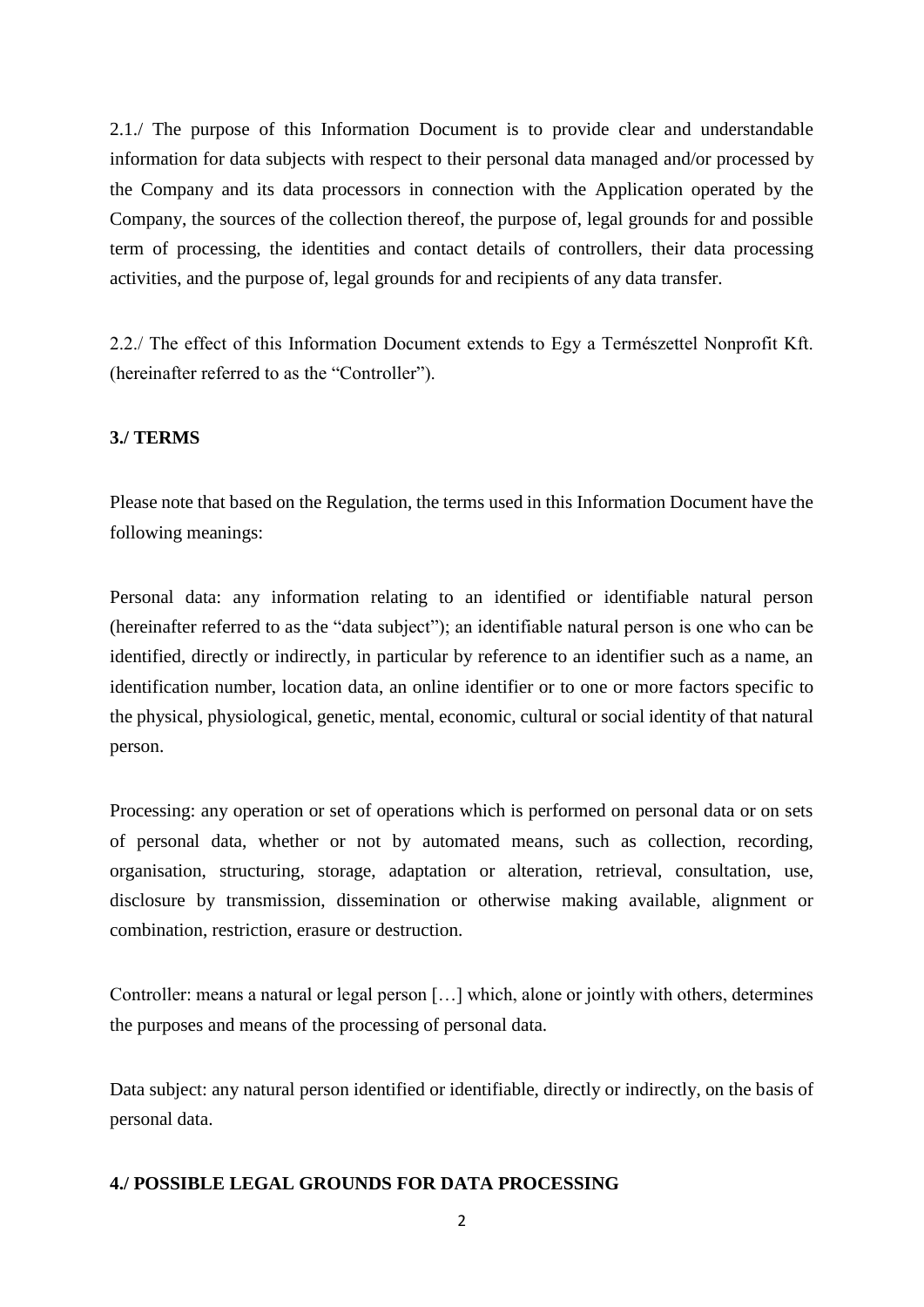4.1./ Based on the Regulation, the processing of personal data is lawful if and to the extent at least one of the following applies:

processing is based on the data subject's consent,

processing is necessary for the performance and conclusion of a contract,

processing is necessary for compliance with a legal obligation,

processing is necessary in order to protect vital interests (e.g. a person's life),

processing is necessary for the purposes of the legitimate interests pursued by the controller or by a third party,

processing is necessary for the performance of a task carried out in the public interest or in the exercise of official authority vested in the controller.

4.2./ Where processing is based on consent, the Company as controller will be able to demonstrate that the data subject has consented to processing of his or her personal data. A consent is regarded as an appropriate legal ground for the processing of data if it is based on voluntary, specific, clear and adequate information. The data subject has the right to withdraw his or her consent at any time. The withdrawal of consent will not affect the lawfulness of processing based on consent before its withdrawal. Prior to giving consent, the data subject will be informed thereof. It will be as easy to withdraw as to give consent.

4.3./ If data processing is based on a legal act or a contractual obligation, a possible consequence of failure to supply data is that the data subject will not be able to use the Company's given service or will not be able to establish a legal relationship with the Company.

4.4./ The Company as controller does not verify the personal data supplied. The supplier of the data has sole responsibility for the data supplied.

4.5./ A condition of applying the legal ground of legitimate interest is that the legitimate interest of the Company as controller intended to be protected will be in proportion to the restriction of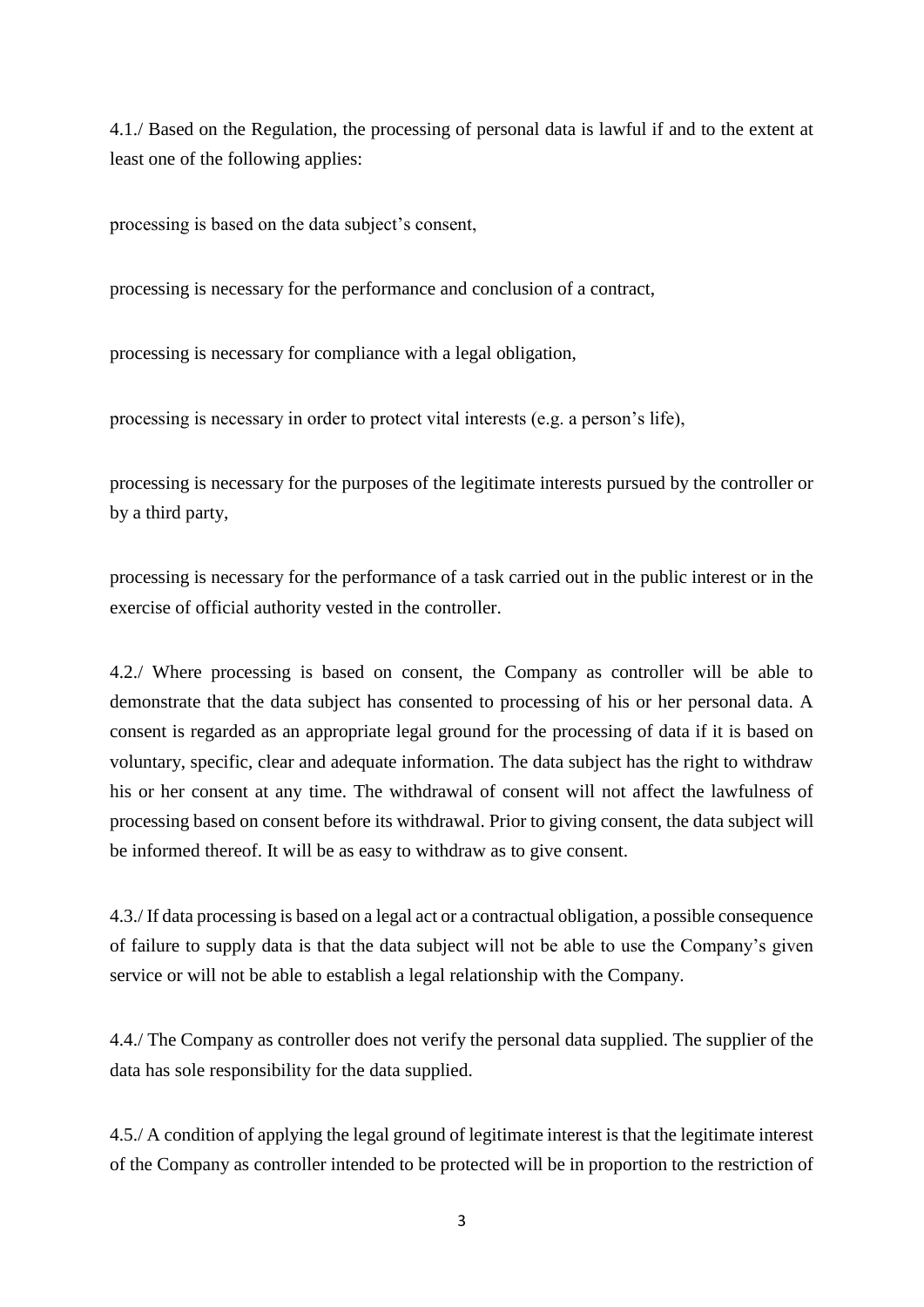the right to the protection of personal data. For the purpose of determining this, a prior interest assessment test must be carried out. As part of the interest assessment test, the Company as controller:

will identify its legitimate interest attached to processing the personal data constituting the subject-matter of the interest assessment test,

will determine the data subject's interests and rights related to the personal data constituting the subject-matter of the interest assessment test,

will evaluate the data subject's legitimate interests and the controller's legitimate interests, and based on this will determine whether the personal data can be processed.

# INTRODUCTION OF DATA PROCESSING TYPES

(purpose, legal ground, term, range of processed data)

# **5./ OPERATION OF THE APPLICATION**

5.1./ Purpose of processing: By developing and operating the Application, the Company intends to assist visitors to the Exhibition in order to have up-to-date information about the Exhibition.

5.2/ The legal ground for processing is based on Article 6 (1a) of the Regulation (consent).

5.3/ Range of data processed: Data subject's name and e-mail address.

5.4/ Term of processing: The Company processes data until the data subject requests the erasure of its data or withdraw its consent.

5.5/ The Company does not use a data processor or transmit personal data.

# **6./ RIGHTS OF DATA SUBJECTS**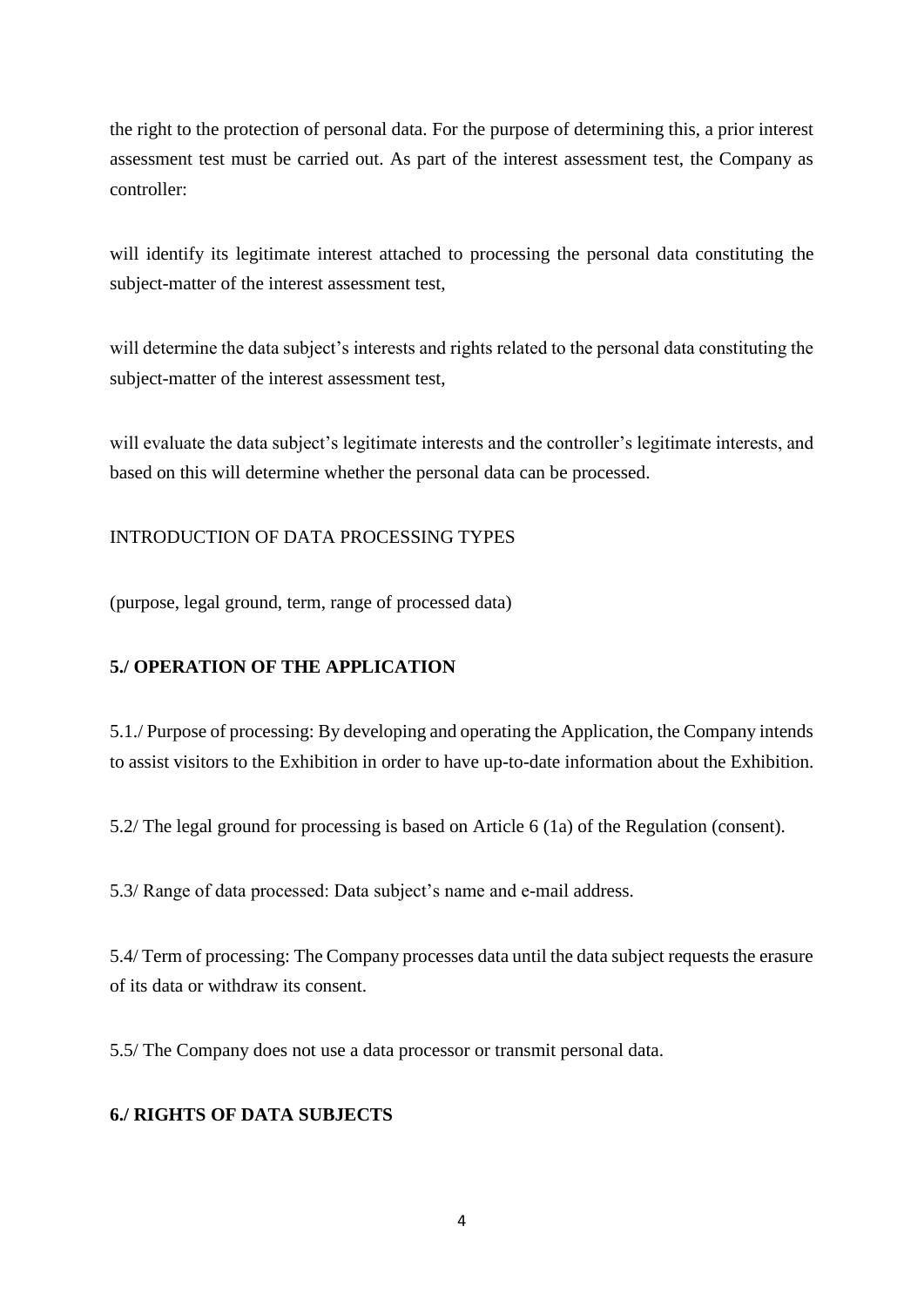6.1./ According to the definition of the Regulation, "a data subject" is a natural person identified or identifiable, directly or indirectly, on the basis of personal data. For the purposes of the Company's data processing activities, data subjects have the following rights.

6.2./ This is to inform data subjects that before granting any request for the enforcement of rights, the Company is required to identify the person submitting the request. If the Company has well-founded doubts in connection with the identity of the natural person submitting a request, the Company may request the provision of further information necessary for confirming his or her identity.

6.3./ Any requests related to the exercise of any of the following rights are to be sent by e-mail to the e-mail address **[info@onewithnature2021.org](mailto:info@onewithnature2021.org)**, or by mail to the Company's mail address at 1122 Budapest, Maros utca 12.

# 6.4./ Request for information

Data subjects have the right to receive information regarding the processing of their personal data and the enforcement of their rights. In the event of any such request, please contact the Company in writing (in an e-mail message or in a letter sent by post). The Company will provide the requested information as set forth in this Data Processing Information Document, in writing. The Company may refuse a request if it proves that it is unable to identify the data subject. This is to inform data subjects that the right to request information does not extend to data processed on the basis of statutory regulations.

#### 6.5./ Right of access

Data subjects have the right to receive feedback from the Company on request about whether the processing of their personal data is ongoing. If such processing is ongoing, they have the right to be given access to the personal data processed as well as to the following data.

- a) purposes of processing,
- b) categories of personal data concerned,
- c) recipients or categories of recipients to whom or which personal data has been or will be transferred, including in particular recipients in third countries and international organisations,
- d) here appropriate, planned term of storage of personal data, or if this is not possible, criteria for determining the term of storage,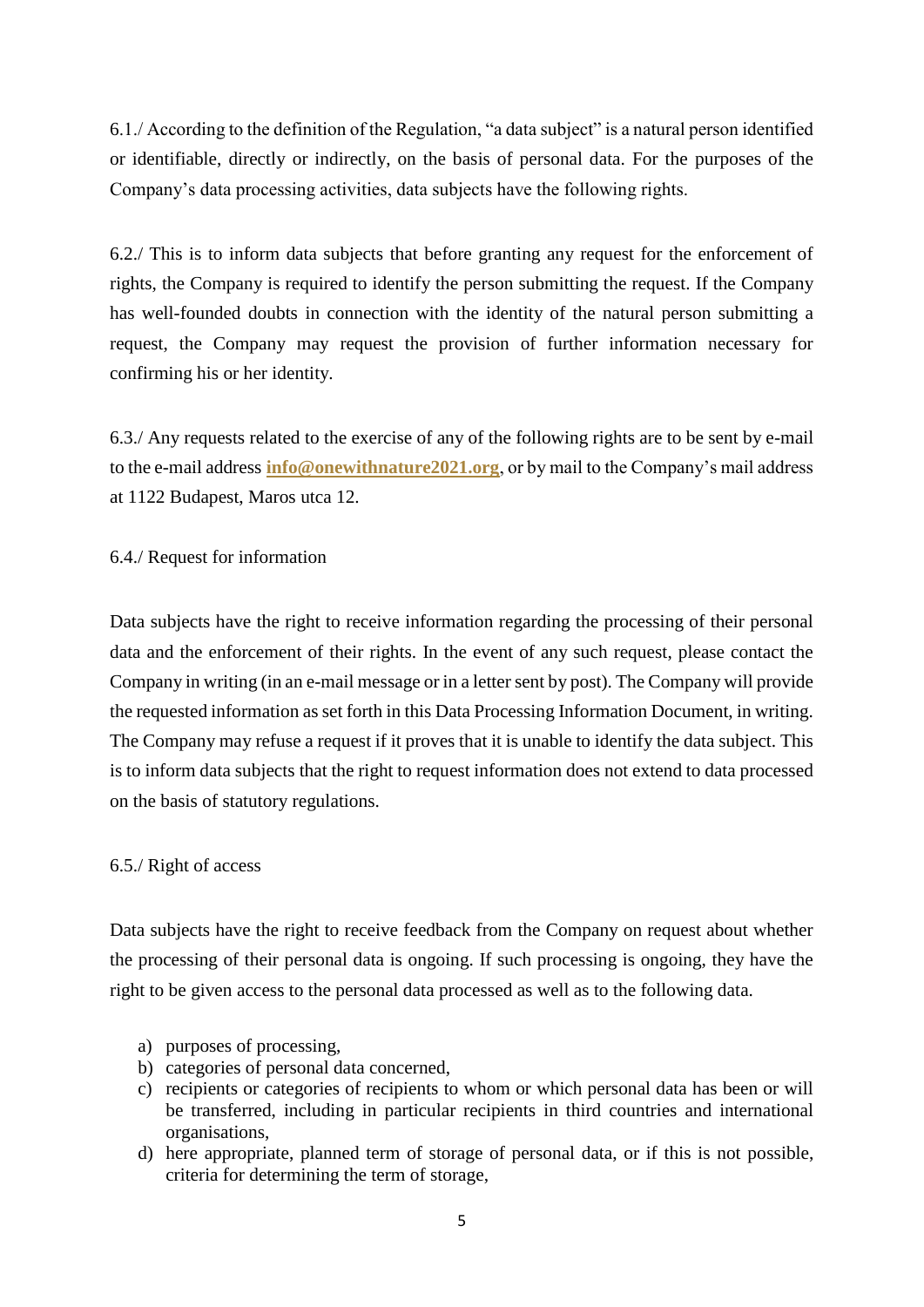- e) data subjects may request the controller to rectify, erase or restrict the processing of personal data relating to their persons, and may object to the processing of such personal data,
- f) data subjects have the right to lodge a complaint with the competent supervisory authority,
- g) if the data did not originate from the data subject, all available information relating to its source,
- h) the existence of automated decision-making, including profiling and, at least in those cases, meaningful information about the logic involved, as well as the significance and the envisaged consequences of such processing for the data subject.

Company's practice for guaranteeing the right of access: At the data subject's request, the Company will provide a copy of the personal data constituting the subject-matter of processing. If the data subject submitted his or her request by electronic means or the personal data is processed by electronic means, the information will be provided in a commonly used electronic form, unless otherwise requested by the data subject. At the data subject's request, the Company will respond without undue delay, but within 30 days at the latest, and if it is unable to meet a request for any reason, it is required to state its reasons. In default, the Company provides a copy of personal data free of charge. For any further copies requested by the data subject, the Company may charge a reasonable fee based on administrative costs, while the Company may also charge a reasonable fee if there is a simpler, swifter and more cost-effective method of delivery than the method requested by the data subject.

#### 6.6./ Right to rectification

The data subject has the right to obtain from the Company without undue delay the rectification of inaccurate personal data concerning him or her. Taking into account the purposes of the processing, the data subject has the right to have incomplete personal data completed, including by means of providing a supplementary statement.

# 6.7./ Right to erasure ('right to be forgotten')

The data subject has the right to obtain from the Company the erasure of personal data concerning him or her without undue delay and the Company has the obligation to erase personal data without undue delay where one of the following grounds applies:

a) the personal data are no longer necessary in relation to the purposes for which they were collected or otherwise processed;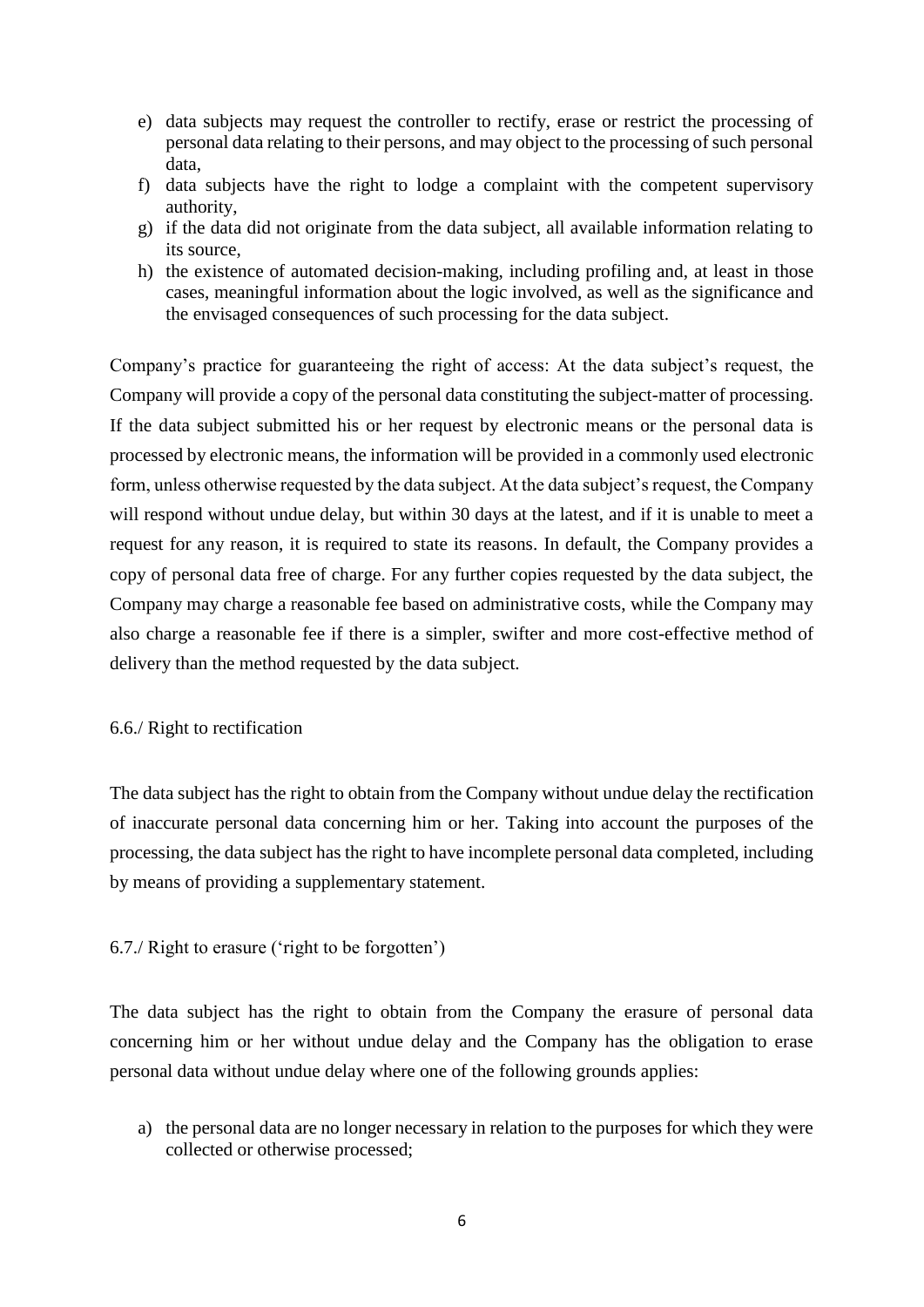- b) the data subject withdraws consent on which the processing is based, and where there is no other legal ground for the processing;
- c) the data subject objects to the processing pursuant to the relevant provision of the Regulation, and there are no overriding legitimate grounds for the processing;
- d) the personal data have been unlawfully processed;
- e) the personal data have to be erased for compliance with a legal obligation in Union or Member State law to which the Company is subject.

The Company is not required to erase the data if data processing is necessary for any of the following reasons:

- a) for exercising fundamental rights (rights of freedom of expression and information);
- b) in the event of mandatory processing (compliance with a legal obligation which requires processing by Union or Member State law to which the Company is subject);
- c) for reasons of public interest (e.g. for archiving purposes or statistical purposes in so far as the right to erasure is likely to render impossible or seriously impair the achievement of the objectives of that processing); or
- d) for the establishment, exercise or defence of legal claims.

The right to erasure cannot result in the erasure of personal data relating to the data subject which the data subject supplied for the purposes of the performance of a contract if and to the extent the personal data in question is necessary for the performance of the given contract. The right to erasure is further not applicable in cases where the term of processing is regulated by law, e.g. in the case of invoices as invoices are to be kept for a period of 8 years based on the relevant statutory rules.

If the Company has made any personal data public which it is then required to erase – taking account of available technology and cost of implementation – the Company will take reasonable steps, including technical measures, to inform controllers which are processing the personal data that the data subject has requested the erasure by such controllers of any links to, or copy or replication of, those personal data. The rules of exception also apply to this case.

# 6.8./ Right to restriction of processing

The data subject has the right to obtain from the Company restriction of processing where one of the following applies:

a) the accuracy of the personal data is contested by the data subject (in this case, restriction applies to a period which enables the Company to verify the accuracy of the personal data);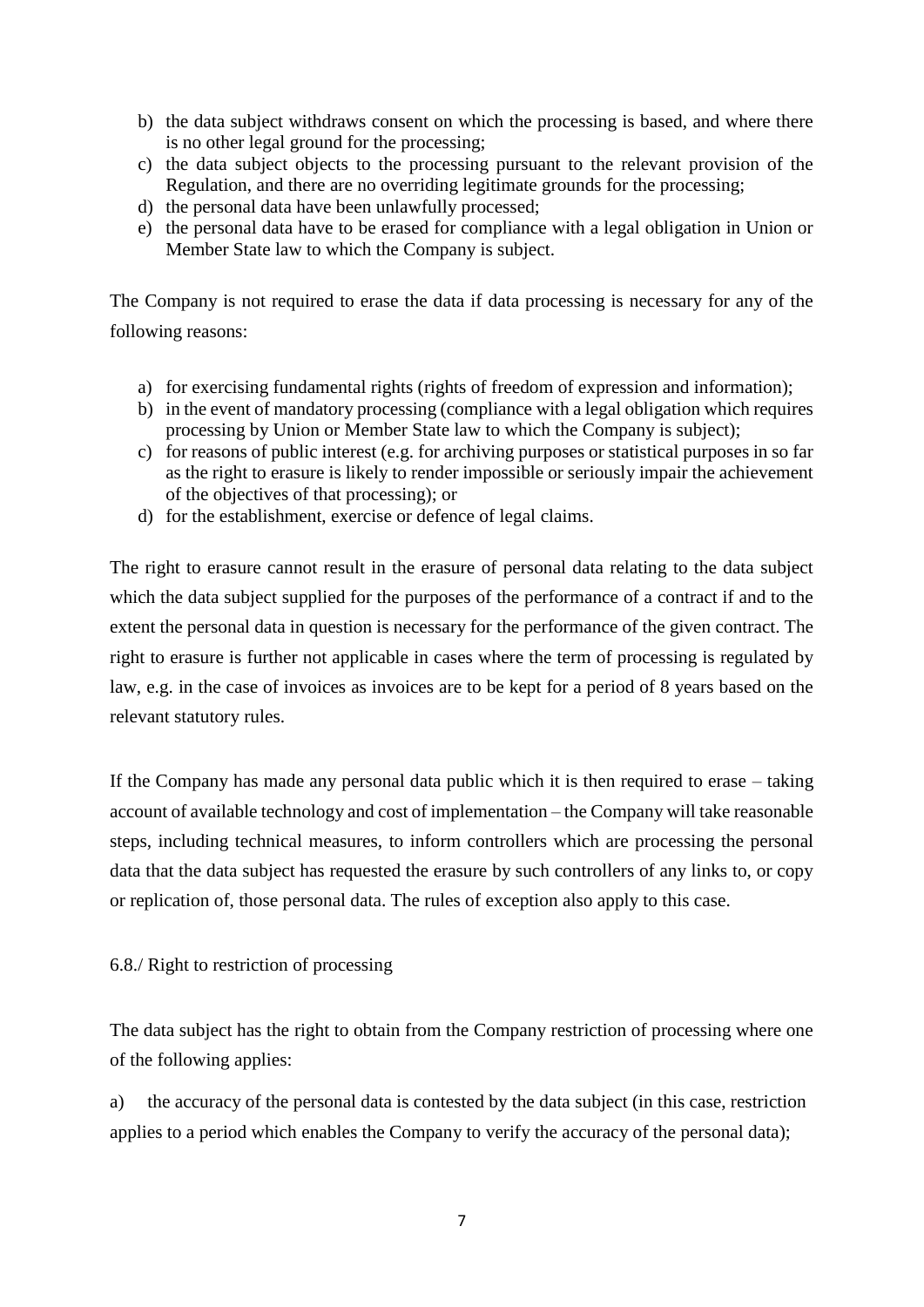b) the processing is unlawful and the data subject opposes the erasure of the personal data and requests the restriction of their use instead;

c) the Company no longer needs the personal data for the purposes of the processing, but they are required by the data subject for the establishment, exercise or defence of legal claims;

d) the data subject has objected to processing; in this case, restriction is pending the verification whether the legitimate grounds of the Company override those of the data subject.

Where processing has been restricted, such personal data will, with the exception of storage, only be processed with the data subject's consent or for the establishment, exercise or defence of legal claims or for the protection of the rights of another natural or legal person or for reasons of important public interest of the Union or of a Member State.

A data subject who has obtained restriction of processing will be informed by the Company before the restriction of processing is lifted.

6.9./ Right to data portability

The data subject has the right to receive the personal data concerning him or her, which he or she has provided to the Company, in a structured, commonly used and machine-readable format and have the right to transmit those data to another controller without hindrance from the Company to which the personal data have been provided, where:

- a) the processing is based on consent or on a contract; and
- b) the processing is carried out by automated means.

In exercising his or her right to data portability, the data subject has the right to have the personal data transmitted directly from one controller to another, where technically feasible.

This is to inform data subjects that the right to data portability can only be exercised in the event of the combined existence of the above conditions (if the processing is based on consent or on a contract AND the processing is carried out by automated means). Therefore, the right to data portability does not apply to data processed on the basis of statutory rules. As pursuant to the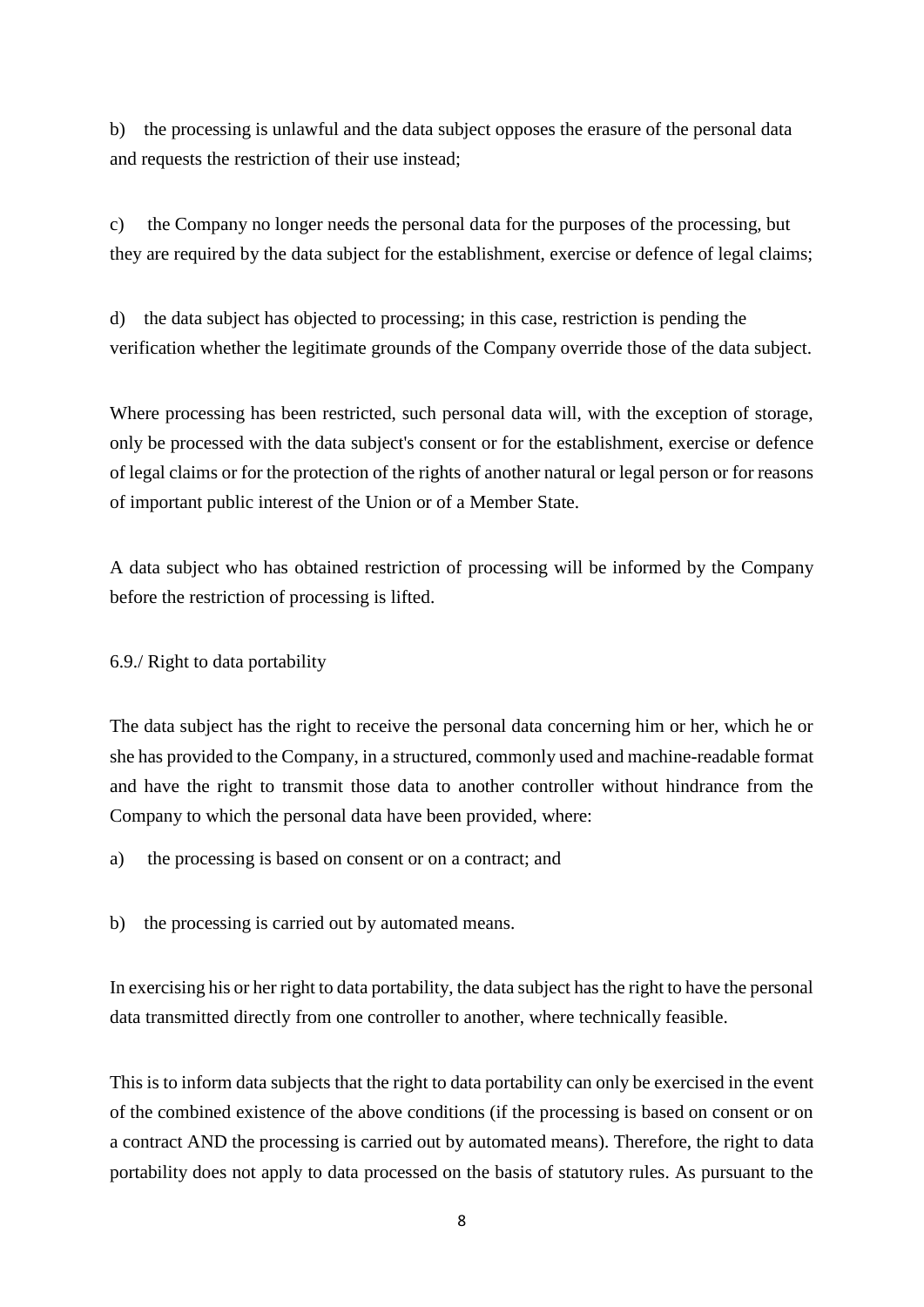guidance of the Article 29 Working Party (WP29) the right to data portability only applies to processing by automated means, it does not apply to paper-based processing.

#### 6.10./ Right to object

The data subject has the right to object, on grounds relating to his or her particular situation, at any time to the processing of personal data concerning him or her which is based on the Company's legitimate interest. In this case, the Company will no longer process the personal data unless the Company demonstrates compelling legitimate grounds for the processing which override the interests, rights and freedoms of the data subject or for the establishment, exercise or defence of legal claims.

# **7./ MODALITIES FOR THE EXERCISE OF RIGHTS**

7.1./ The Company will provide information on action taken on a request to the data subject without undue delay and in any event within 25 days of receipt of the request. That period may be extended by two further months where necessary, taking into account the complexity and number of the requests. The Company will inform the data subject of any such extension within 25 days of receipt of the request, together with the reasons for the delay. Where the data subject makes the request by electronic form means, the information will be provided by electronic means where possible, unless otherwise requested by the data subject.

7.2./ If the Company does not take action on the request of the data subject, the Company will inform the data subject without delay and at the latest within 25 days of receipt of the request of the reasons for not taking action and of the possibility of lodging a complaint with a supervisory authority and seeking a judicial remedy.

7.3./ Information provided on the basis of the right to information and any communication and any actions taken in connection with the exercise of rights will be provided free of charge. Where requests from a data subject are manifestly unfounded or excessive, in particular because of their repetitive character, the Company may either:

- a) charge a reasonable fee taking into account the administrative costs of providing the information or communication or taking the action requested; or
- b) refuse to act on the request.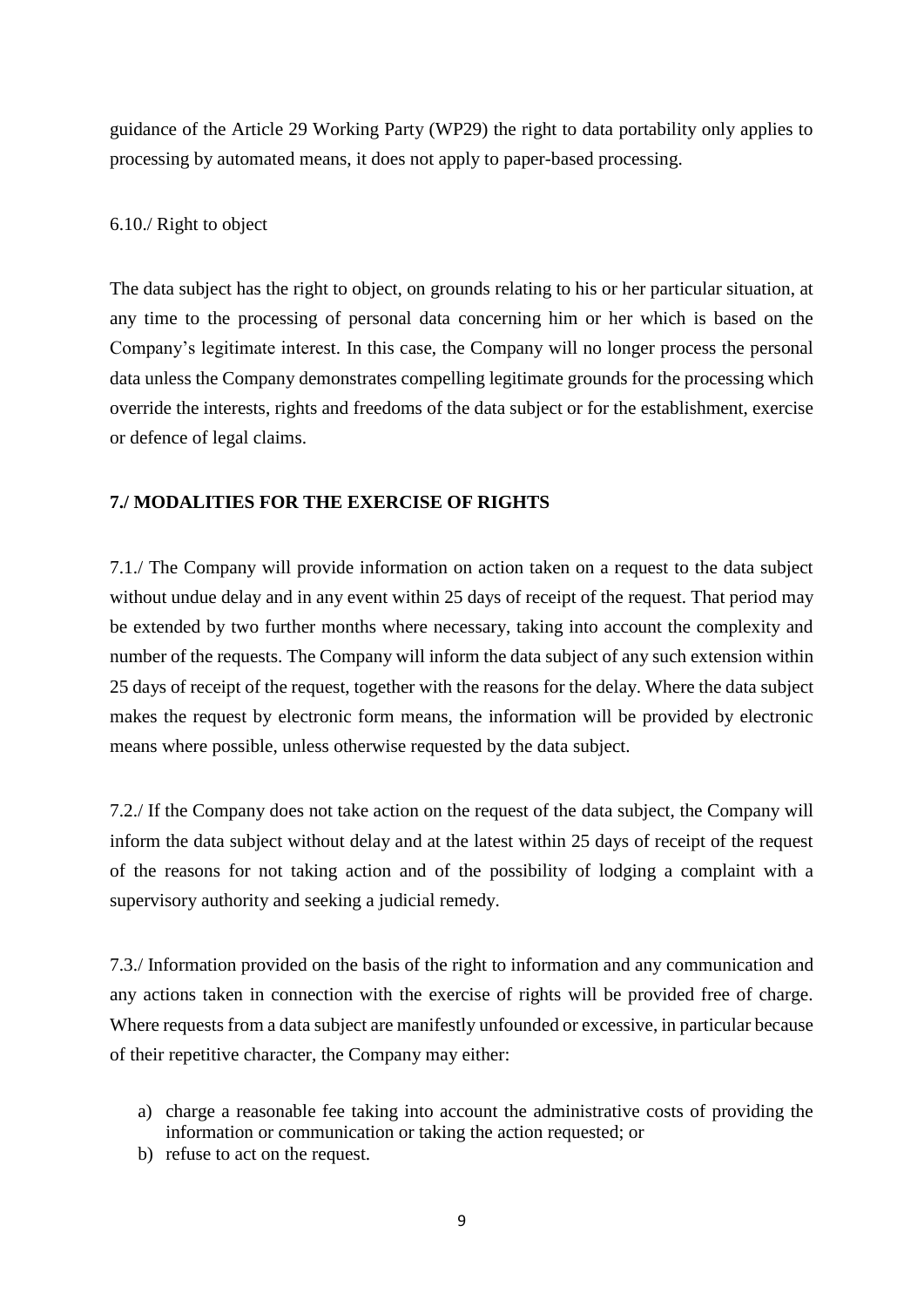The Company will bear the burden of demonstrating the manifestly unfounded or excessive character of the request.

# **8./ REMEDIES**

8.1./ Without prejudice to any other administrative or judicial remedy, every data subject has the right to lodge a complaint with a supervisory authority, in particular in the Member State of his or her habitual residence, place of work or place of the alleged infringement if the data subject considers that the processing of personal data relating to him or her infringes the Regulation.

8.2./ Without prejudice to any other administrative or non-judicial remedy, each data subject has the right to an effective judicial remedy where the competent supervisory authority does not handle a complaint or does not inform the data subject within three months of the progress or outcome of the complaint lodged.

8.3./ Without prejudice to any available administrative or non-judicial remedy, including the right to lodge a complaint with a supervisory authority, each data subject has the right to an effective judicial remedy where he or she considers that his or her rights under the Regulation have been infringed by the Company as a result of the processing of his or her personal data in non-compliance with the Regulation. Proceedings against the Company as controller or a processor will be brought before the courts of the Member State where the Company as controller or the processor has an establishment. Alternatively, such proceedings may be brought before the courts of the Member State where the data subject has his or her habitual residence.

8.4./ Any complaints related to the Company's data processing practice can be lodged with the National Authority for Data Protection and Freedom of Information (NAIH, address: 1055 Budapest, Falk Miksa utca 9-11., mail address: 1530 Budapest, Pf.: 5., telephone: +36 (1) 391- 1400, fax: +36 (1) 391-1410, e-mail: **[ugyfelszolgalat@naih.hu](mailto:ugyfelszolgalat@naih.hu)**, website: **[https://www.naih.hu](https://www.naih.hu/)**) or with a court. Assessment of the lawsuit will fall within the jurisdiction of the tribunal with competence. Tribunal with competence as per head office of the Company: Metropolitan Tribunal. Alternatively, such proceedings may be brought before the tribunal where the data subject has his or her place of residence or habitual residence.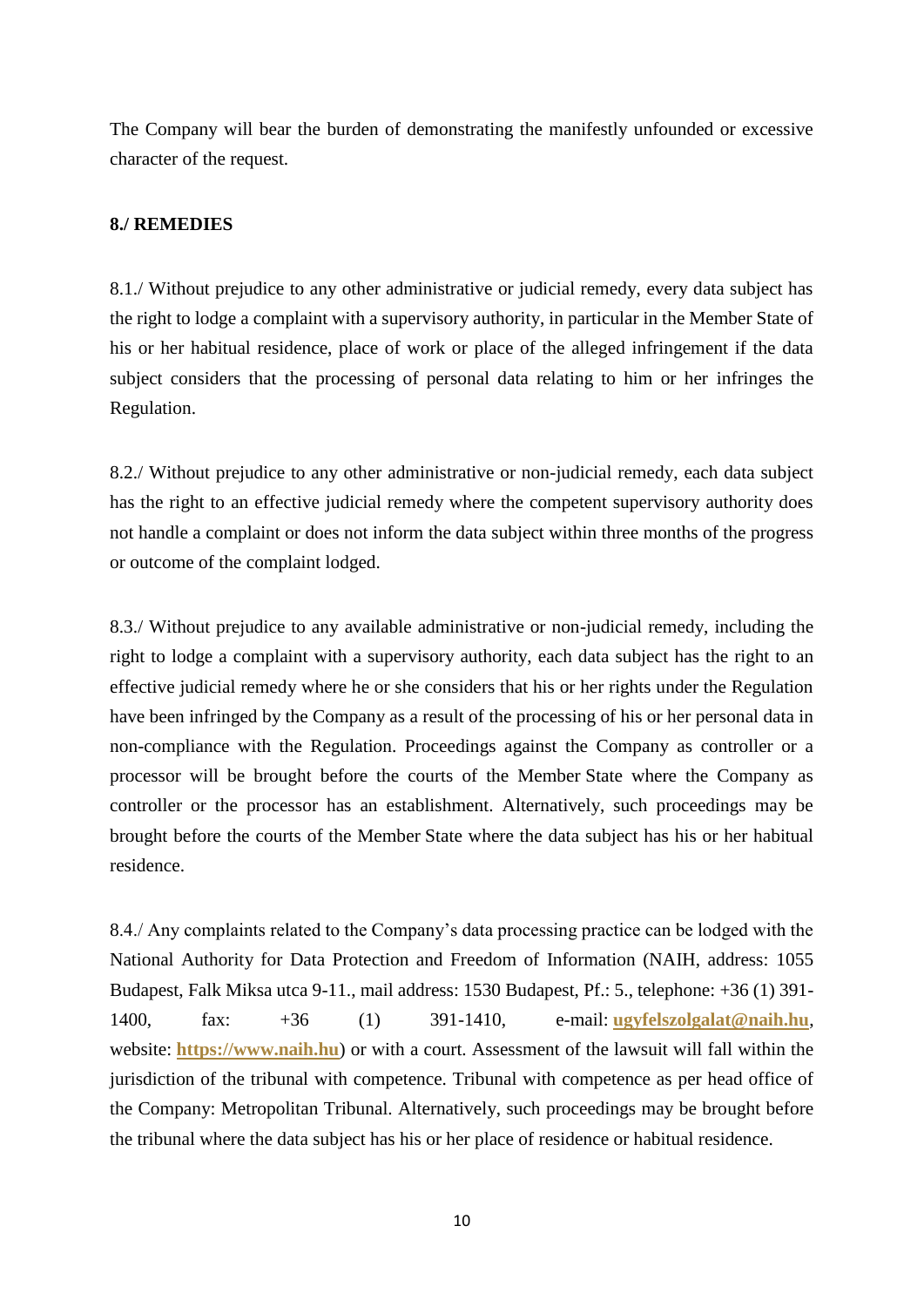# **9./ DATA SECURITY MEASURES**

9.1./ In the interest of ensuring the security of personal data in relation to all modes of processing, the Company will implement all technical and organisational measures and will put in place all procedural rules which are necessary for compliance with the Regulation and the Information Act.

9.2./ The Company will take appropriate measures to protect personal data against the risks that are presented by processing, in particular from accidental or unlawful destruction, loss, alteration, unauthorised disclosure or unauthorised access.

9.3./ The Company will treat personal data as confidential data. The Company will require its employees to comply with a statutory obligation of confidentiality. The Company will limit access to personal data by designating access levels.

9.4./ The Company will protect its IT systems with firewall and virus protection.

9.5./ Security requirements relating to personal data processed by the Company in hard copy:

regardless of the data carrier, only duly authorised persons will have access to all personal data; measures will be implemented to prevent any unauthorised access or unauthorised disclosure,

documents must be stored on dry premises safely lockable with a key, featuring fire protection and surveillance equipment,

staff members of the Company engaged in processing can only leave the office or the premises where processing is carried out during working hours after locking away such documents or locking the premises,

these security rules also apply to working from home.

9.6./ In the interest of adhering to the security requirements applicable to personal data stored on computers, networks or in the cloud: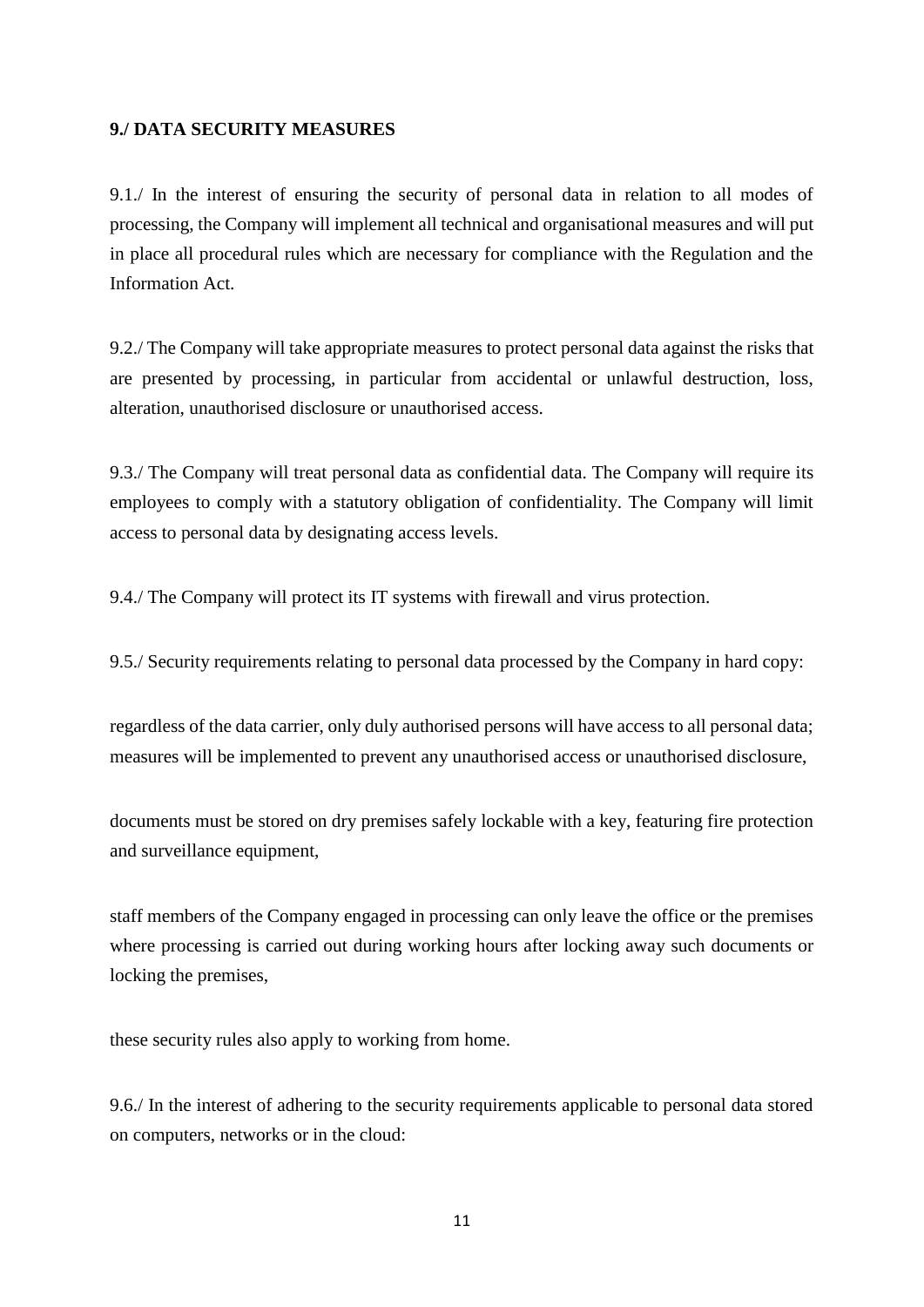the Company will determine security requirements in relation to computers used for the processing of personal data,

personal data stored on computers, networks or in the cloud can only be accessed with valid, personalised and identifiable access authorisation,

if the objective of the processing of personal data has been achieved, the time limit of processing has expired or the lawful nature of processing has ceased for any reason, the file containing such data will be erased irreversibly in such a way that the data contained therein can no longer be retrieved,

the Company will provide for firewall security and other virus protection of computers,

during the processing of personal data, there is continuous security saving, while in network systems security saving is carried out at regular intervals,

the Company will provide for the IT protection of the personal data processed by it with the use of appropriate, modern computer devices and IT methods.

9.7./ During the automated processing of personal data, the Company will implement further measures:

- a) to prevent unauthorised data entry;
- b) to prevent the use of automated data processing systems by unauthorised persons with the means of data transmission equipment;
- c) to safely control and verify to which agencies personal data have been transferred or could be transferred with the means of data transmission equipment;
- d) to safely control and verify who entered which personal data in the automated data processing systems and when;
- e) to restore the availability of installed systems in the case of any disruption (reinstallation, restoration of data to status of last saving) and
- f) to ensure the generation of reports about any errors occurring during automated processing.

9.8./ Web hosting services are operated by the Company itself.